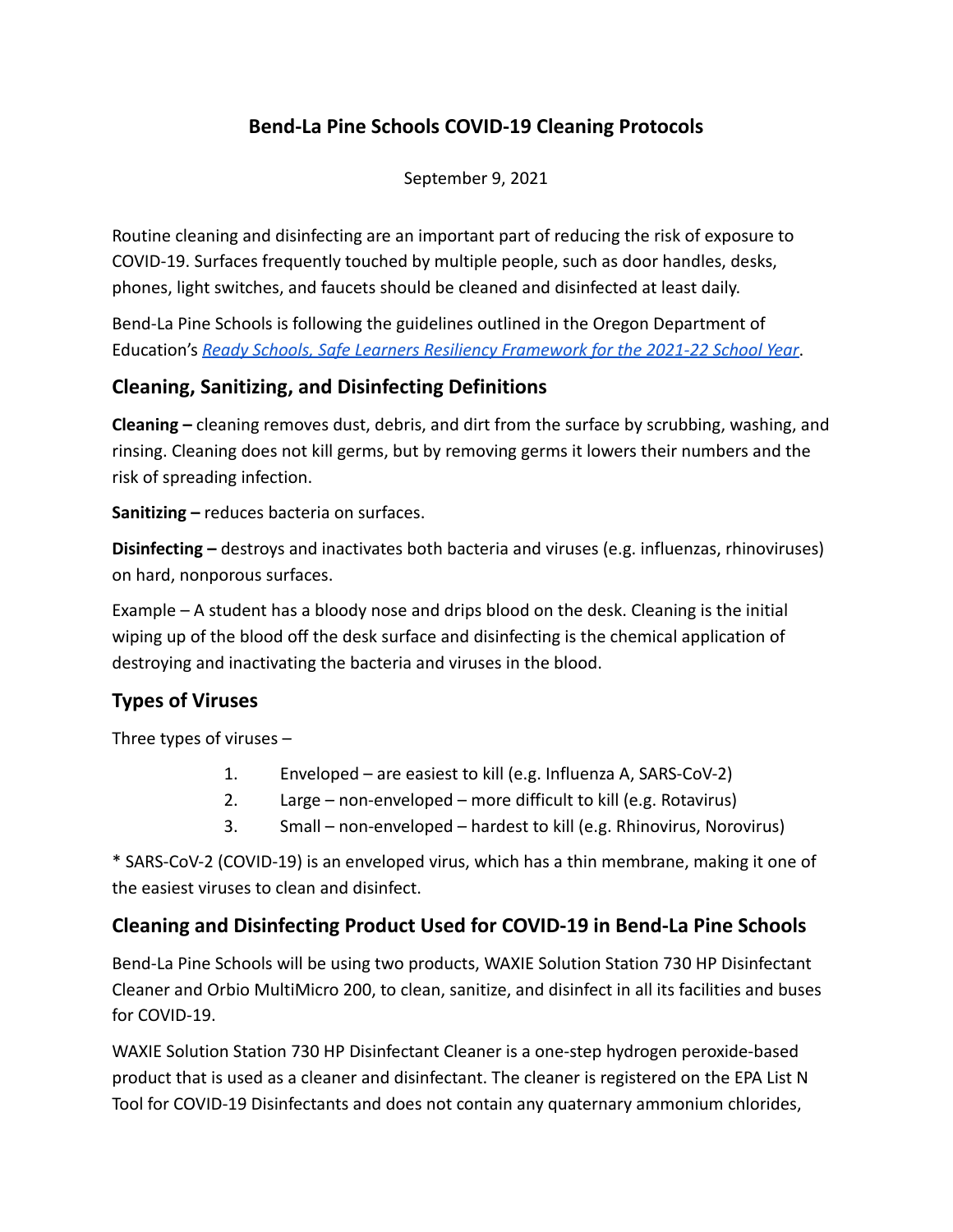bleach, or peracetic acid. WAXIE Solution Station 730 HP Disinfectant Cleaner has been tested and proven to kill SARS-CoV-2, the virus responsible for COVID-19, in one minute, with no rinsing or wiping required (leaving no residue or film).

The Waxie Solution Station 730 HP Disinfectant Cleaner will be provided for all staff to use in spray bottles and mop buckets.

Orbio MultiMicro 200 is a Hypochlorous Acid cleaner and disinfected that has been tested by Oregon OSHA and SAIF for use in electrostatic sprayers by trained employees.

**WAXIE Solution Station 730 HP Disinfectant Cleaner – [Product Spec Sheet](https://www.waxie.com/pdf/spec-sheets/170059-WAXIE-spec-sheet.pdf)**

**WAXIE Solution Station 730 HP Disinfectant Cleaner – [Safety Data Sheet](https://shop.waxie.com/mStorefront/itemDetail.do;jsessionid=1E7B1CECEF2ABC69F12005BBAF31AACB?item-number=170059&item-id=573858)**

**WAXIE Solution Station 730 HP Disinfectant Cleaner – [EPA List N Tool COVID-19 Disinfectants](https://cfpub.epa.gov/giwiz/disinfectants/index.cfm)**

**ORBIO MultiMicro 200 Disinfectant Cleaner – Product [Spec Sheet](https://www.tennantco.com/content/dam/tennant/tennantco/products/machines/orbio%20products/Shared/multimicro-200-technical-service-bulletin-en-noam.pdf)**

**ORBIO MultiMicro 200 Disinfectant Cleaner – Safety [Data Sheet](https://web.tennantco.com/globalassets/webassets/orbio/dm20071revb_sds_multimicro_200_na_en.pdf)**

#### **Electrostatic Sprayers**

Electrostatic sprayers are not foggers or misters, they are directional and surface specific, battery operated, and electrostatically charged sprayers.

Electrostatic sprayers will be used by custodial staff to disinfect schools as needed. Transportation staff will use pump sprayers to disinfect buses daily.

Electrostatic sprayers will only be used when students and staff are not in proximity, by trained staff who are provided the proper eye protection and gloves.

### **Personal Protective Equipment and Training**

Custodians have been trained in the use of all cleaning and disinfecting products and equipment. All cleaning and disinfecting products will be labeled with ingredients and directions for use. Staff using electrostatic sprayers will be provided goggles or face shields for use when disinfecting. Gloves will be available as necessary upon request.

### **Storage of Cleaning and Disinfecting Products**

All cleaning and disinfecting products will be stored in concentration form in custodial closets.

## **Cleaning and Disinfecting Protocols During the School/Work Day**

Staff will only use approved cleaning products and supplies provided by the district custodial team. Staff **will not** purchase or bring from home cleaning or disinfecting products (bleach, Clorox wipes, etc.) Each classroom in our schools will be provided with approved cleaning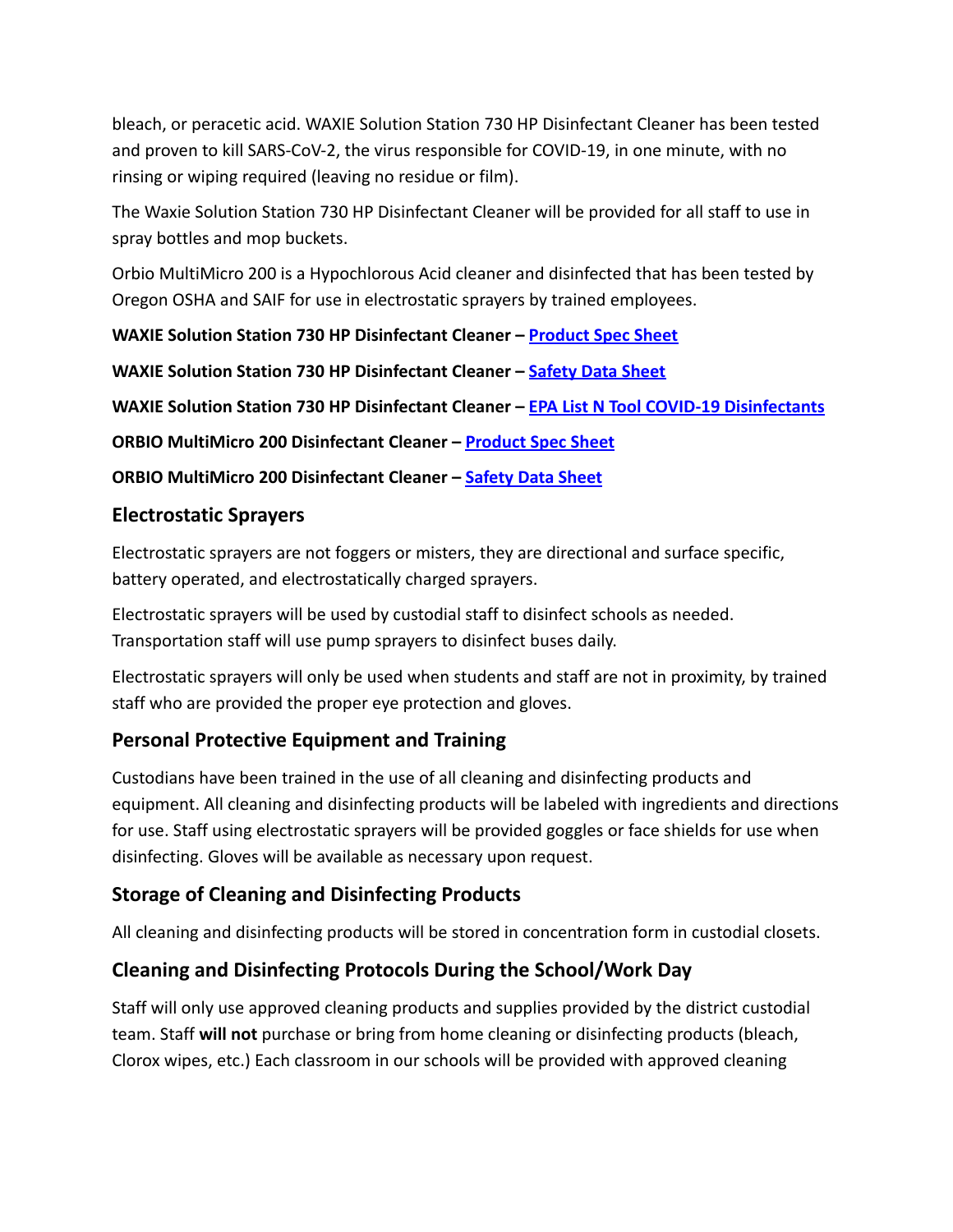products by custodial staff. Health rooms and isolation rooms will need to be disinfected regularly during the day.

Custodians will provide additional equipment for PE and music teachers to use for cleaning sports equipment and musical instruments when requested.

Custodians will disinfect high touch areas and heavy student traffic areas as needed.

## **Cleaning and Disinfecting Protocols of Health & Isolation Rooms**

Health rooms and isolation rooms will be disinfected thoroughly by the custodial staff and nurses. Custodians and/or nurses will do a thorough disinfection of isolation rooms after any student or staff member with COVID-19 symptoms leaves the room.

# **Classroom Closure and Cleaning Protocols for Positive COVID-19 Case In a Single Cohort**

School administrators will be prepared to relocate students and staff to other classrooms or repurposed learning spaces based on the advice of district nursing staff and their determination of when it is safe to begin using the exposed cohort classroom/learning space again.

## **Cleaning Protocols After a School-Wide COVID-19 Exposure**

In the event of a school-wide COVID-19 exposure, the school district will consult with Deschutes County Public Health experts to determine if the school needs to close, and the duration of the closure.

The district custodial supervisor will work with the county environmental health team to determine if any additional cleaning and disinfecting protocols are needed after a school-wide exposure incident. When safe to do so, District custodial staff will clean the affected areas of the school.

District administrators will consult with county health experts to determine when the school is safe for reopening to students and staff following a school-wide exposure incident.

### **Cleaning Protocols for Transportation**

Transportation staff will conduct cleaning of high touch surfaces (bus seats, door handles, guard rails, etc.), as time allows, between routes.

Transportation staff will clean and disinfect buses at the end of their shift using the approved cleaning and disinfecting products and equipment on which they have been trained.

Transportation staff will disinfect buses using pump sprayers at schools, in-between bus routes, as needed.